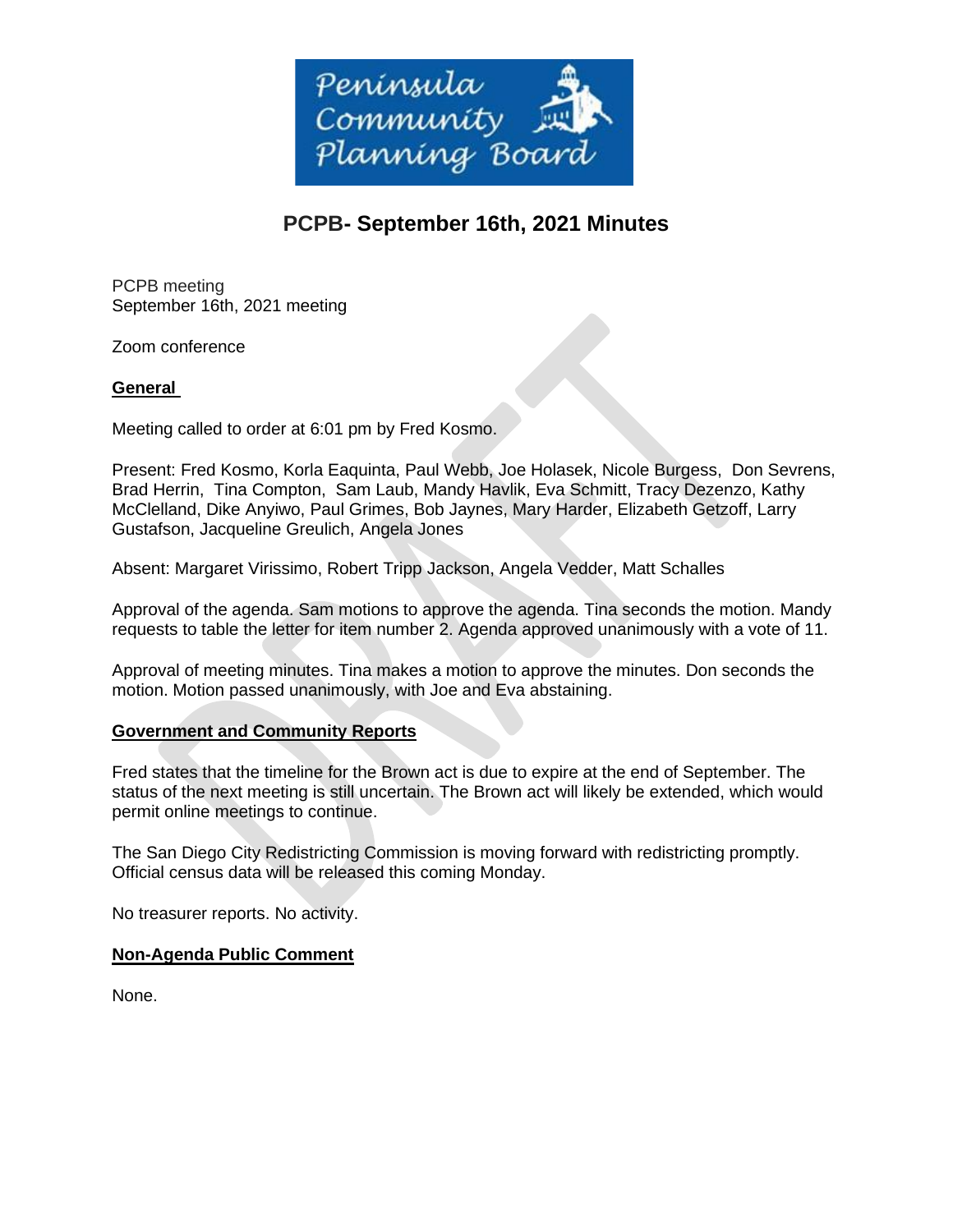# **APPLICANT-INITIATED ACTION ITEMS**

**1. Ralph Residence (Process 3).** Coastal Development Permit for renovations of an existing single-family residence consisting of a new 660 square foot garage, a 360 square foot addition to the basement floor, and a 577 square foot covered roof deck.

Project discussion tabled until next meeting. Additional project review items will be before the board for next month's meeting.

#### **INFORMATION ITEMS**

#### **1. Discuss upcoming CPC items and provide guidance to our CPC representative.**

Korla reports that electronic meetings will continue to be permitted as long as meetings follow guidelines. Votes must be by roll call to be recorded on the minutes and in videos.

**2. Neighbors For A Better San Diego is a grassroots organization wanting to revise the City of San Diego's Accessory Dwelling Unit (ADU ) codes.** The State of California allows 1 ADU (granny flat) and junior ADU per single-family home. Last October 2020, The City of SD went unnecessarily beyond this by creating a developer-friendly incentive bonus ADU program. (Kathy McClelland)

*Neighborhoods for a Better San Diego* opposes unlimited ADU's in single-family neighborhoods.

California requires 4' side/rear setbacks, as opposed to San Diego, which requires zero side/rear setbacks. This difference is one of the primary concerns of *Neighborhoods for a Better San Diego.*

According to *Neighborhoods for a Better San Diego,* San Diego's ADU codes benefit outside developers/investors instead of community residents or those in need of actual, affordable housing.

*Neighborhoods for a Better San Diego* presents a list of recommendations for the city council, to change the ADU code to 1ADU and 1JADU, 4-foot rear and side yard setbacks, a 16-foot height limit, fee waivers only as required by CA, and to exempt areas from ADUs based on public safety, traffic, and water/sewer.

Kathy will share a model letter with the board via email. *Neighborhoods for a Better San Diego* is asking each community group to support the recommendations to the city council.

Mandy asks that the presentation be shared so it can be further distributed.

*Neighborhoods for a Better San Diego* hopes to solve this problem on a city council level.

#### **3. Status update on the two high school liaison positions to be filled in October on the Environmental Committee.**

Mandy shares the flyer for the student liaison position.